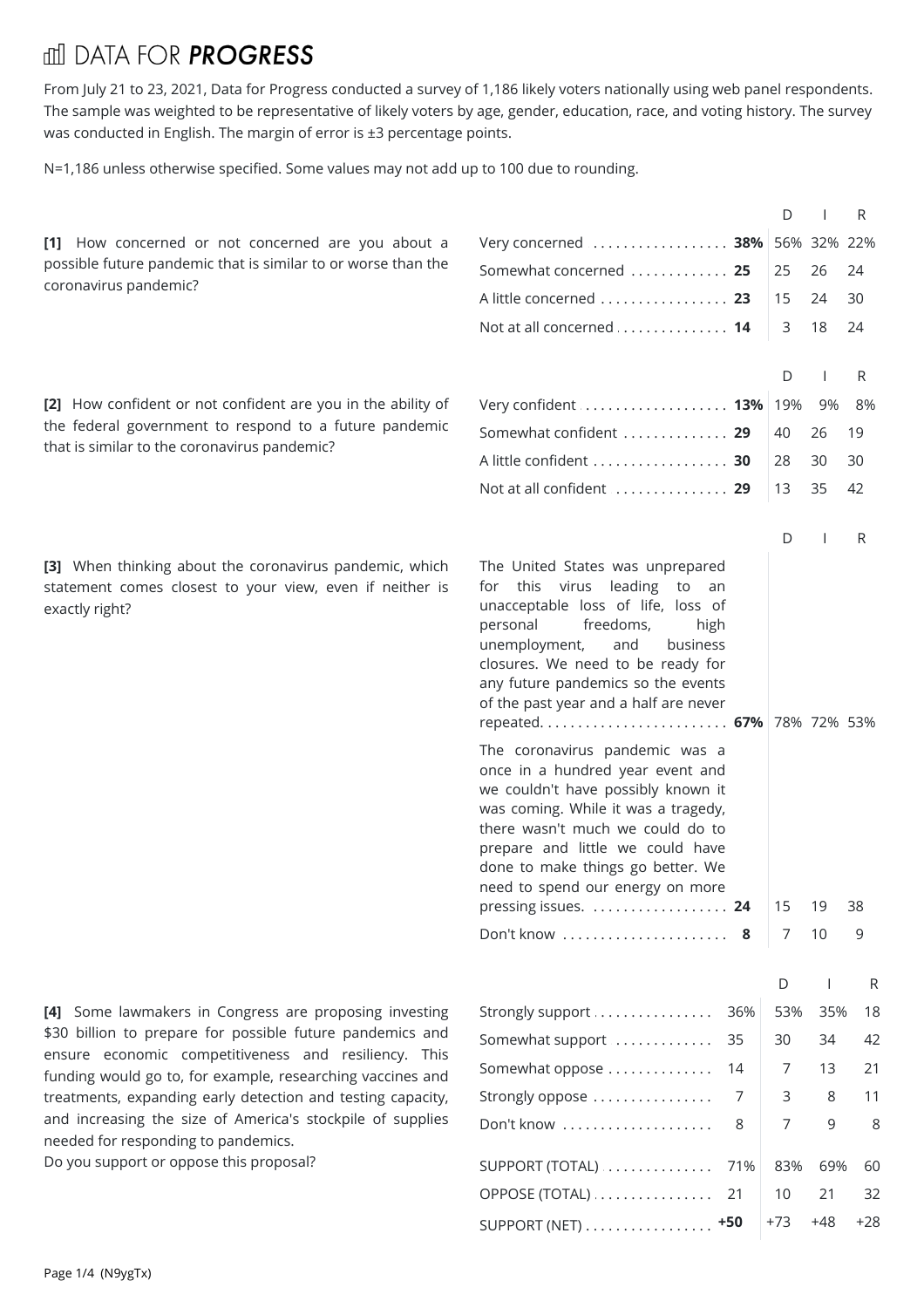**[5]** Some lawmakers in Congress are proposing investing \$30 billion in preparing for possible future pandemics. Below is a list of ways some of this funding may be spent. For each way, please say whether you support or oppose it. - - Strengthening medical supply chains to make sure the United States doesn't have to rely on countries such as China for essential supplies

**[6]** Some lawmakers in Congress are proposing investing \$30 billion in preparing for possible future pandemics. Below is a list of ways some of this funding may be spent. For each way, please say whether you support or oppose it. - - Building vaccines for a number of possible viruses so that in the event of a pandemic they can be rolled out within 100 days

**[7]** Some lawmakers in Congress are proposing investing \$30 billion in preparing for possible future pandemics. Below is a list of ways some of this funding may be spent. For each way, please say whether you support or oppose it. - - Researching and developing tests and treatments for emerging and future viruses

**[8]** Some lawmakers in Congress are proposing investing \$30 billion in preparing for possible future pandemics. Below is a list of ways some of this funding may be spent. For each way, please say whether you support or oppose it. - - Improving early detection systems to look for viruses and alert officials and the public in case of a pandemic-level threat

|                   |     | D              | $\overline{1}$           | R     |
|-------------------|-----|----------------|--------------------------|-------|
| Strongly support  | 58% | 64%            | 62%                      | 48    |
| Somewhat support  | 25  | 20             | 19                       | 33    |
| Somewhat oppose   | 5   | 5              | $\overline{4}$           | 6     |
| Strongly oppose   | 4   | 2              | $\overline{4}$           | 6     |
| Don't know        | 9   | 9              | 10                       | 7     |
| SUPPORT (TOTAL)   | 83% | 84%            | 81%                      | 81    |
| OPPOSE (TOTAL)    | 9   | 7              | 8                        | 12    |
| SUPPORT (NET) +74 |     | $+77$          | $+73$                    | $+69$ |
|                   |     |                |                          |       |
|                   |     | D              | $\mathbf{I}$             | R     |
| Strongly support  | 37% | 47%            | 39%                      | 25    |
| Somewhat support  | 32  | 32             | 28                       | 36    |
| Somewhat oppose   | 11  | 8              | 7                        | 18    |
| Strongly oppose   | 8   | $\overline{4}$ | 9                        | 10    |
| Don't know        | 12  | 9              | 16                       | 11    |
|                   |     |                |                          |       |
| SUPPORT (TOTAL)   | 69% | 79%            | 67%                      | 61    |
| OPPOSE (TOTAL)    | 19  | 12             | 16                       | 28    |
| SUPPORT (NET) +50 |     | $+67$          | $+51$                    | $+33$ |
|                   |     | D              | $\overline{\phantom{a}}$ | R     |
| Strongly support  | 45% | 57%            | 46%                      | 32    |
| Somewhat support  | 34  | 28             | 32                       | 42    |
| Somewhat oppose   | 6   | 5              | 5                        | 9     |
| Strongly oppose   | 5   | 3              | 6                        | 8     |
| Don't know        | 9   | 9              | 11                       | 10    |
|                   |     |                |                          |       |
| SUPPORT (TOTAL)   | 79% | 85%            | 78%                      | 74    |
| OPPOSE (TOTAL)    | 11  | 8              | 11                       | 17    |
| SUPPORT (NET) +68 |     | $+77$          | $+67$                    | $+57$ |
|                   |     |                |                          |       |
|                   |     | D              | $\mathbf{I}$             | R     |
| Strongly support  | 49% | 63%            | 48%                      | 36    |
| Somewhat support  | 28  | 20             | 29                       | 36    |
| Somewhat oppose   | 9   | 7              | 6                        | 13    |
| Strongly oppose   | 5   | 3              | 6                        | 6     |
| Don't know        | 9   | 8              | 10                       | 9     |
| SUPPORT (TOTAL)   | 77% | 83%            | 77%                      | 72    |
| OPPOSE (TOTAL)    | 14  | 10             | 12                       | 19    |
| SUPPORT (NET) +63 |     | +73            | $+65$                    | $+53$ |
|                   |     |                |                          |       |
|                   |     |                |                          |       |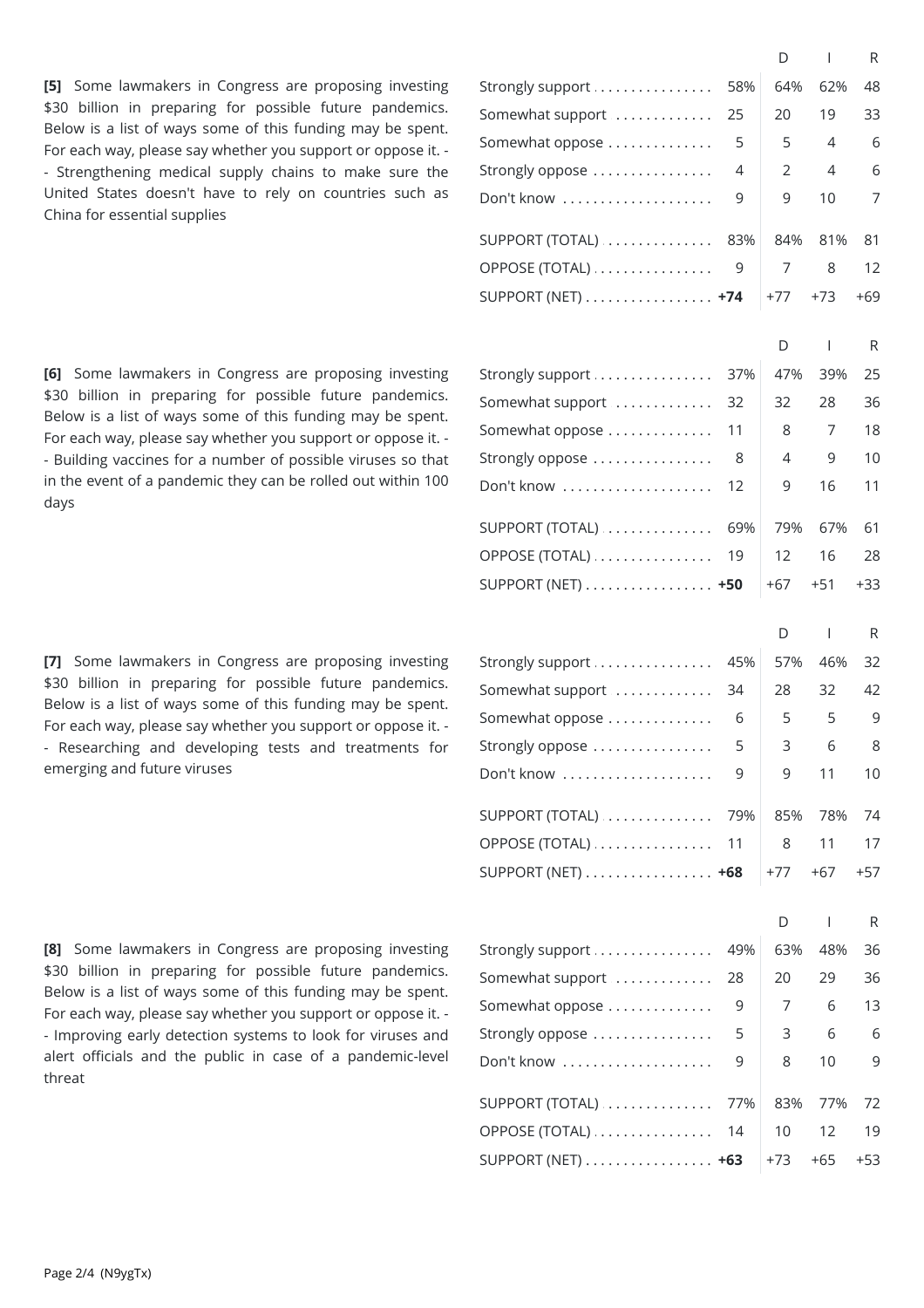**[9]** Some lawmakers in Congress are proposing investing \$30 billion in preparing for possible future pandemics. Below is a list of ways some of this funding may be spent. For each way, please say whether you support or oppose it. - - Expanding vaccine production capacity to make sure that vaccines can be manufactured quickly and in large quantities

**[10]** Some lawmakers in Congress are proposing investing \$30 billion in preparing for possible future pandemics. Below is a list of ways some of this funding may be spent. For each way, please say whether you support or oppose it. - - Conducting training for personnel who would respond to pandemics

**[11]** Some lawmakers in Congress are proposing investing \$30 billion to prepare for possible future pandemics. When thinking about this proposal, which statement comes closest to your view, even if neither is exactly right?

**[12]** Some lawmakers in Congress are proposing investing in vaccine research and development.

When thinking about this proposal, which of the following statements comes closest to your view, even if neither is exactly right?

|                                                                                                                                                                                                                                 |     | D              | $\overline{1}$ | R     |  |
|---------------------------------------------------------------------------------------------------------------------------------------------------------------------------------------------------------------------------------|-----|----------------|----------------|-------|--|
| Strongly support                                                                                                                                                                                                                | 44% | 56%            | 47%            | 29    |  |
| Somewhat support                                                                                                                                                                                                                | 31  | 26             | 24             | 43    |  |
| Somewhat oppose                                                                                                                                                                                                                 | 9   | 6              | 11             | 11    |  |
| Strongly oppose                                                                                                                                                                                                                 | 6   | 3              | 8              | 9     |  |
| Don't know                                                                                                                                                                                                                      | 9   | 9              | 11             | 8     |  |
| SUPPORT (TOTAL)                                                                                                                                                                                                                 | 75% | 82%            | 71%            | 72    |  |
| OPPOSE (TOTAL)                                                                                                                                                                                                                  | 15  | 9              | 19             | 20    |  |
| SUPPORT (NET) $\dots\dots\dots\dots\dots\dots$                                                                                                                                                                                  |     | $+73$          | $+52$          | $+52$ |  |
|                                                                                                                                                                                                                                 |     |                |                |       |  |
|                                                                                                                                                                                                                                 |     | D              | $\mathsf{I}$   | R     |  |
| Strongly support                                                                                                                                                                                                                | 48% | 60%            | 46%            | 35    |  |
| Somewhat support                                                                                                                                                                                                                | 33  | 25             | 30             | 42    |  |
| Somewhat oppose                                                                                                                                                                                                                 | 5   | $\overline{4}$ | 7              | 6     |  |
| Strongly oppose                                                                                                                                                                                                                 | 6   | 3              | 5              | 9     |  |
| Don't know                                                                                                                                                                                                                      | 9   | 8              | 11             | 8     |  |
| SUPPORT (TOTAL)                                                                                                                                                                                                                 | 81% | 85%            | 76%            | 77    |  |
| OPPOSE (TOTAL)                                                                                                                                                                                                                  | 11  | 7              | 12             | 15    |  |
| SUPPORT (NET) $\dots\dots\dots\dots\dots\dots$                                                                                                                                                                                  |     | $+78$          | $+64$          | $+62$ |  |
|                                                                                                                                                                                                                                 |     |                |                |       |  |
| Investing \$30 billion in pandemic<br>preparedness is a small price to pay<br>compared to the \$17 trillion cost of<br>coronavirus<br>pandemic.<br>the<br>investing now, we can save lives and                                  | By  | D              | L              | R     |  |
| The government has already spent<br>billions<br>the<br>on<br>coronavirus<br>pandemic and there's just no need<br>to spend more now. We don't need<br>to add more to an already out of<br>control national debt.  36             |     | 21             | 31             | 54    |  |
| Don't know  10                                                                                                                                                                                                                  |     | 8              | 14             | 8     |  |
|                                                                                                                                                                                                                                 |     |                |                |       |  |
|                                                                                                                                                                                                                                 |     | D              | $\mathbf{I}$   | R     |  |
| We should invest public funds in<br>vaccine research and development<br>because we need to be ready for the<br>next pandemic and make sure we<br>adapt<br>quickly<br>coronavirus<br>can<br>vaccines if new variants emerge  54% |     |                | 73% 50% 36%    |       |  |
| We should not invest public funds in<br>vaccine research because private<br>pharmaceutical<br>companies<br>are<br>already doing that and we can rely<br>on the free market to help promote                                      |     |                |                |       |  |
| and guide this research 36                                                                                                                                                                                                      |     | 19             | 38             | 52    |  |
| Don't know  10                                                                                                                                                                                                                  |     | 8              | 13             | 12    |  |